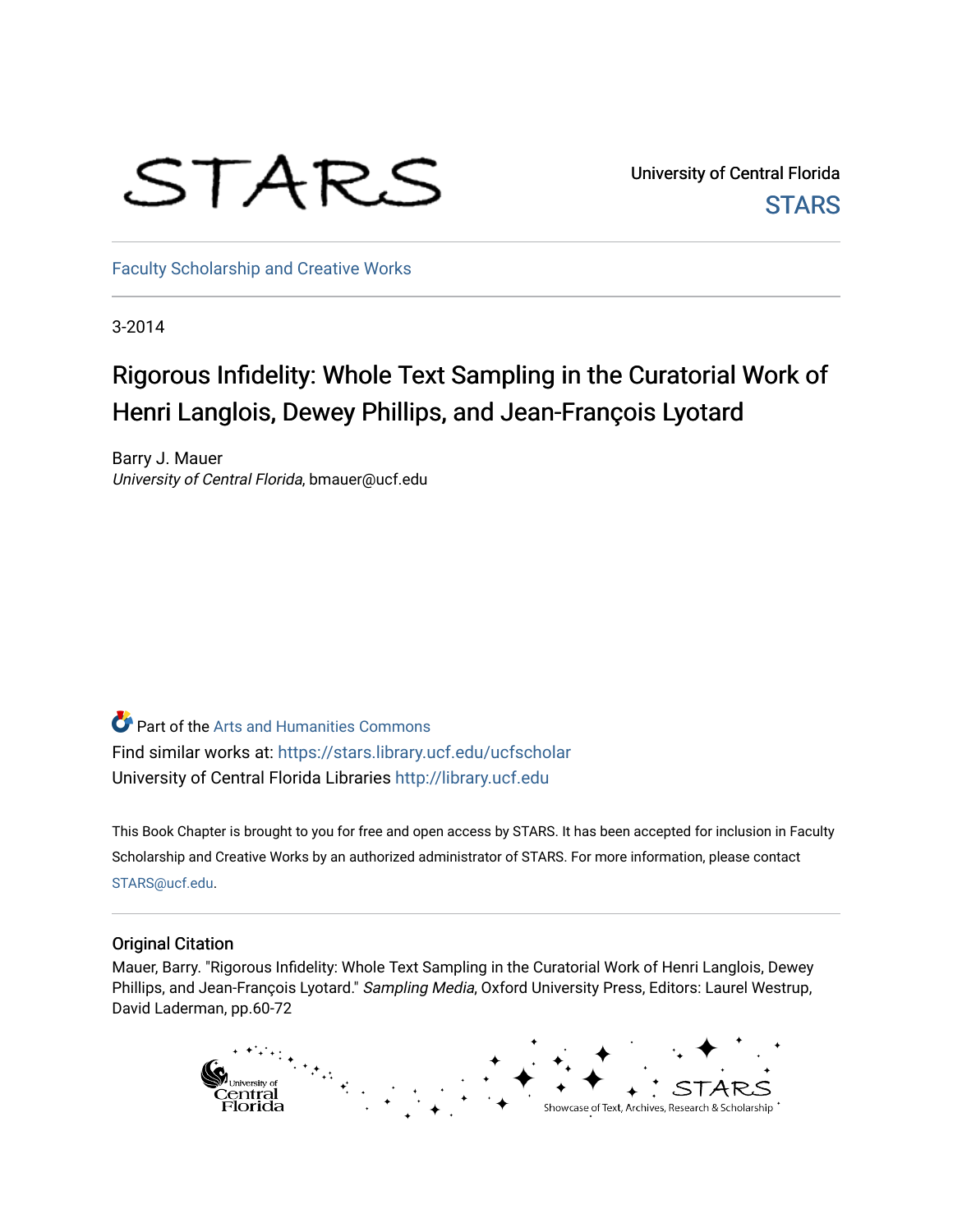# **"Rigorous Infidelity: Whole Text Sampling in the Curatorial Work of Henri Langlois, Dewey Phillips, and Jean-François Lyotard" Barry Mauer**

#### **Introduction**

 $\overline{a}$ 

John Rajchman's "*Les Immatériaux* or How to Construct the History of Exhibitions" asks, "In what ways have exhibitions, more than simple displays and configurations of objects, helped change ideas about art, intersecting at particular junctions with technical innovations, discursive shifts and larger kinds of philosophical investigations, thus forming part of these larger histories?" This essay attempts to answer his question by discussing curating as whole text sampling.<sup>1</sup>

Sampling, of which whole text sampling is a subset of practices, is the appropriation and recontextualization of texts or textual fragments; it involves choosing an object or text and deploying it for other uses. Sampling always involves remixing, which means that a sampled text is arranged in new relations to another text or texts. At the least, this "other text" is a new context, itself a text. For example, Marcel Duchamp's famous work "Fountain"—a urinal turned on its back and signed "R. Mutt"—involved its removal from its usual context, the men's room, and its relocation to a new context, the museum. It became an aesthetic object rather than a functional one because the museum cues audiences to read aesthetic and cultural significance in the objects displayed there. As Dalia Judovitz notes in regards to Duchamp, "the artist functions like a mediumistic being who draws on prior traditions and the spectator's appropriation of the work contributes to the creative act" (xxviii).

Many artists sample by using small fragments of text: i.e. the DJ who uses a three-second piece of music from an archived recording in a new song. I've coined the term "whole text sampling" to describe archiving/curating activities that have existed for some time and that draw on many of the same sampling practices used by artists. Whole text sampling means selecting "whole" texts from archives and recontextualizing them in a program, exhibition, or anthology. These arrangements become "new" texts. The distinction between whole texts and fragments is nebulous since an archive can be understood as one enormous text of which any "whole" text within is a fragment. Similarly, the difference between a whole and fragmentary archive is also nebulous. Textual boundaries appear fixed and stable when contained in a physical object, such as a printed book or a library. But photography and film reveal a world of decontextualized and alterable fragments, while the Internet, with its endless links, reminds us of the networked existence of all texts. Thus throughout the essay, the term "whole" should be imagined in quotation marks.<sup>2</sup>

I define sampling as broadly as possible by situating contemporary notions of sampling within traditions that range from Cicero through poststructuralist theories of iterability.<sup>3</sup> A key component of rhetoric (and of sampling) is *inventio*: selection from the repository of the known. The next component is *dispositio*: the arrangement of the selected elements. All texts result from selection and combination. As Derrida and Barthes argued, sampling is inherent in all textuality since any text, in order to be intelligible, must be constructed from code that has been sampled and arranged. Selection involves not only the surface elements of a text but also its structural elements. In music, the surface elements of a text include the notes and the instruments designated to play those notes. Structural elements include time signatures, tempos, modes, keys, and moods. Selecting from among these elements determines what will be part of a composition. Curators may focus on surface or structural elements

<sup>1</sup> The work here is indebted to that of Robert B. Ray, whose essay "How to Invent an Avant-Garde," as well as books and seminars about surrealism, Langlois, and early rock'n'roll have sparked my own interest in these topics.

<sup>2</sup> It is useful to recall Roland Barthes' distinction between "work" and "text"; "the work is a fragment of substance, occupying a part of the space of books (in a library for example), the Text is a methodological field." (156-7). Rather than follow Barthes's terminology, I use the word "whole text" to refer to individual works and discuss how curators recontextualize them in new paradigms.

<sup>3</sup> Particularly in the work of Jacques Derrida. See his "Signature, Event, Context."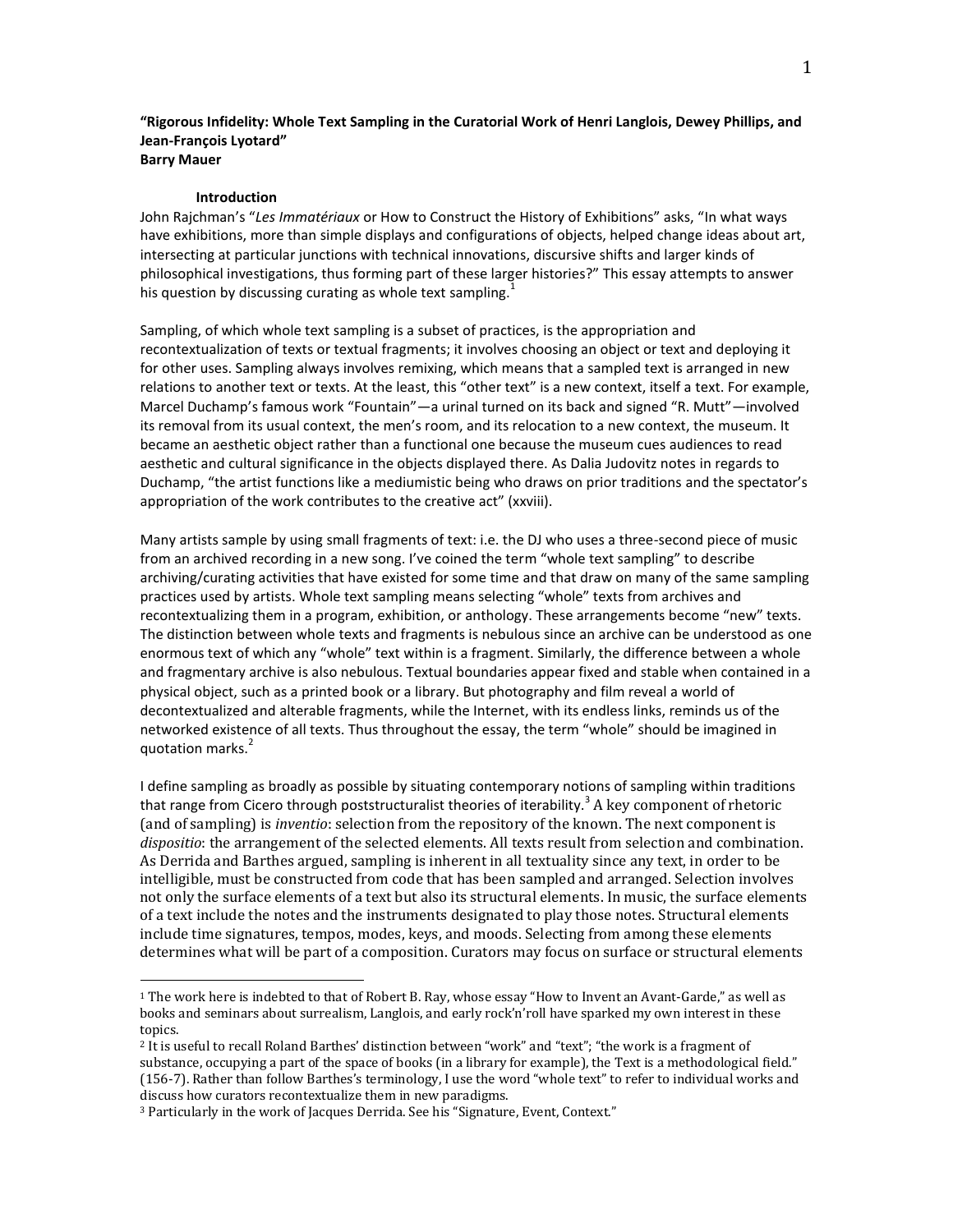of texts (or both) in their presentations of the archives. Sampled texts can be arranged (or "mixed") in various ways.<sup>4</sup> These arrangements appear as either collisions (highlighting differences) or as hybrids (in which some kind of fusion arises). Both approaches have been enormously important in the history of the arts and sciences.<sup>5</sup> In the cases I examine below, however, the curators create collisions and the artists create hybrids.

Curators provide texts that artists may not be able to find on their own. Additionally, curators create new paradigms that artists come to appreciate as their own inheritance. My attitude towards curating is inflected by Victor Shklovskij's theory of defamiliarization, the idea that art should make us perceive the familiar as strange. When curators defamiliarize the archives by sampling and mixing across discourses, they liberate the materials.<sup>6</sup>

Whole text sampling has played a critical role in the development of modern aesthetics such as French New Wave cinema, early rock'n'roll music, and information art. This chapter theorizes the work of whole text sampling pioneers including film archivist Henri Langlois, Memphis radio DJ Dewey Phillips, and scholar/curator Jean-François Lyotard who helped create these aesthetics by means of their innovative work with their archives. There were no "canons" yet when these sampling pioneers began their work, so they set about inventing them. The methods they employed were baroque and extravagant, closer to those of the artists they admired rather than to conventional archivists. I chose to discuss these archivists/curators because of their impact on the arts. Langlois, by refusing to discriminate between documentary and fiction and between "high" and "low" aesthetics, defamiliarized the history of film; he provided new paradigms for the French New Wave critics and filmmakers. Phillips treated recordings, rather than live performances, as primary texts and refused to discriminate based on genre or race; he provided new paradigms for early rockers. Lyotard in his 1985 art show, *Les Immatériaux*, refused to discriminate by media type or genre and he sampled and mixed audio and visual media, as well as visual art, philosophy, literature, and technology; he provided new paradigms for electronic artists.

The archivist/curators discussed here demonstrate that there are multiple routes through the archives. Lyotard literalized this strategy by creating a five-part labyrinth through his exhibit. Langlois and Phillips implied it by showing how the films and music they presented could be endlessly remixed, creating new histories with each recombination. Robert Ray notes that Langlois juxtaposed material from different traditions, which he "forced to live side by side as incompatible intellectual heirs." (Ray, 90) Ray coined the suggestive term "rigorous infidelity" to describe Langlois' relationship to his materials. I extend the term to Phillips and Lyotard as well.

The whole text sampling projects of Langlois, Phillips, and Lyotard stand in contrast to positivist modes of knowledge with its assumption of stable categories which typically informs curating and archiving. The work of Langlois, Phillips, and Lyotard trains a different sensibility, one more sensitive to the chance discoveries inherent in juxtapositions. Nevertheless, there was a rigor to their work, a testing of arguments about the rightness of accepted paradigms and a keen attention to the emergence of new paradigms. Ultimately they discovered or invented new paradigms that artists and critics explored.

This essay seeks to refine the concept of sampling as an aid to its practitioners. It argues that whole text

 $\overline{a}$ 

<sup>4</sup> Sometimes, artists reprocess or manipulate samples, as happens frequently with recorded sound; for instance, an audio sample can be played backwards, slower, faster, or put through any number of effects that alter the pitch, timbre, tone or volume. For the purposes of this chapter, however, I only discuss sampling as selection and combination.

<sup>5</sup> As Lakoff and Johnson have pointed out, all discourses are hybrids. Pythagoras invented physics, but he did so by crossing musical with mathematical discourses when he demonstrated the vibration of strings.

<sup>6</sup> Various theories of creativity focus on the importance of crossing materials from multiple disciplines and perspectives. Gadamer and Bakhtin theorize discourse crossing in dialogue, Marjorie Garber theorizes the cross dresser in *Vested Interests*, and George Lipsitz's *Dangerous Crossroads* theorizes cross-cultural hybrids. This is a partial list, but it demonstrates the fecundity of this line of inquiry.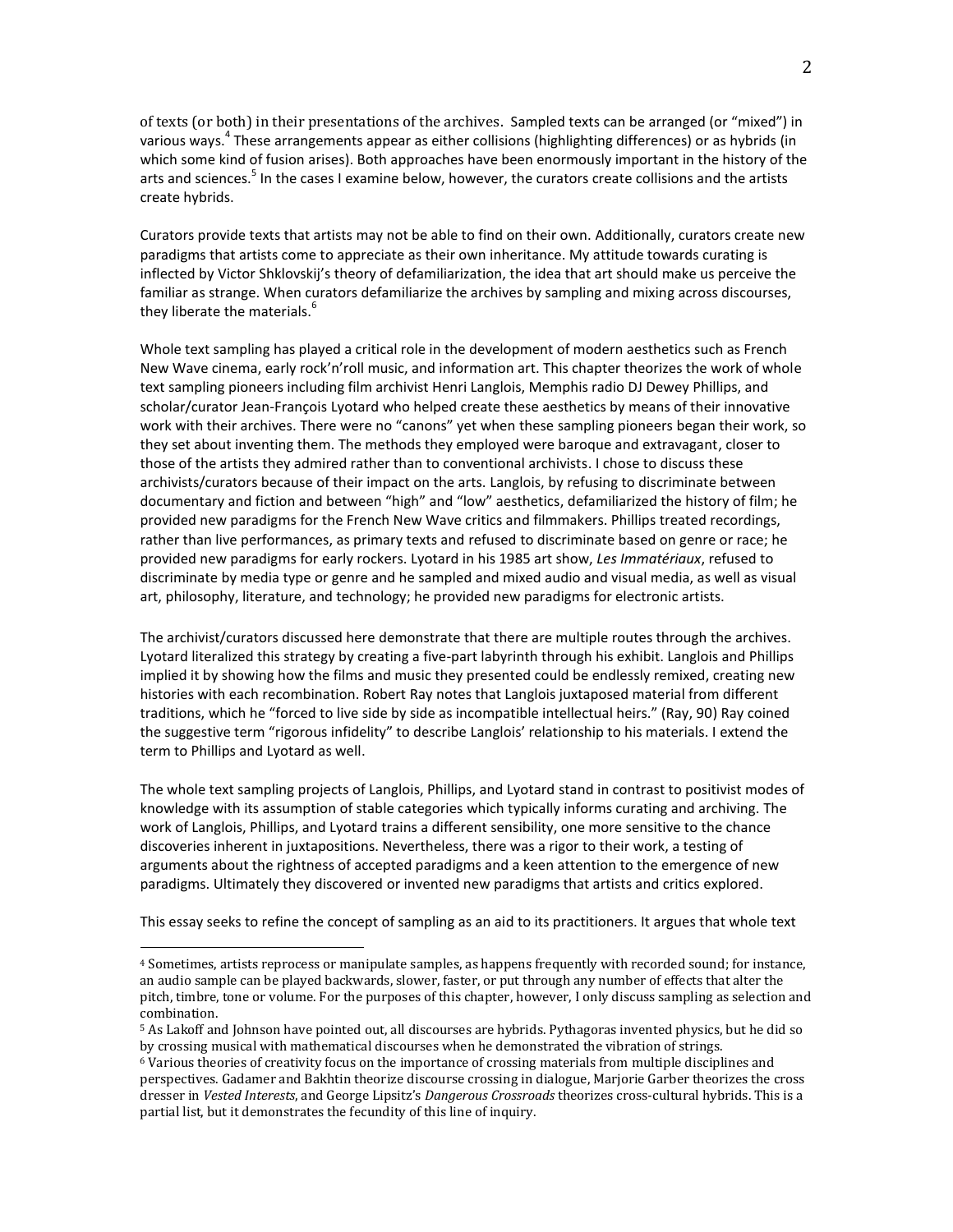sampling has immense power to shape new aesthetic, critical, and political movements and traditions.<sup>7</sup> It explains how DJs, curators, and scholars have used whole text sampling to provoke artists to invent anew. This study also aims to help us learn how to use whole text sampling to provoke new movements in the arts, within the academy, or within political spheres. In the conclusion I discuss ways in which we can transfer the lessons of Langlois, Phillips, and Lyotard to our poetics and praxis in digital/online databases.

# **1. Henri Langlois**

A review of the work of film archivist Henri Langlois in terms of whole text sampling helps to explain his extraordinary impact on the young filmmakers of the French New Wave. The French New Wave burst into public view in 1959, showing the world that cinema could do anything that other arts could do and more with films as thematically and stylistically diverse as Franҫois Truffaut's *The 400 Blows,* Jean-Luc Godard's *Breathless,* and Alain Resnais' *Hiroshima, Mon Amour*. Without Langlois, however, the movement may never have emerged. Jean-Luc Godard, one of the New Wave critics and directors devoted to Langlois, called him "one of the greatest French film directors, director and scriptwriter of a continuous film called the Cinématèque Français" (qtd. in Roud, xxvii).

Having started the Cinématèque Français early in his life, Langlois dominated the film scene in France for over 40 years. Langlois transformed people's ideas about films by recontextualizing them in new settings and in new combinations. "[Langlois] would run three films every evening in unexpected yet revealing juxtapositions, placing an Eisenstein before a Raoul Walsh, or a Hitchcock after a Mizoguchi" (Roud, 66). As Jacques Rivette said, "One could see there successively at 6:30 p.m. Griffith's *Broken Blossoms* and at 8:30 Andy Warhol's *Chelsea Girls.* . . . It was the perpetual interaction of the present and the past of the cinema that was so exciting" (qtd. in Roud, xxvii). These apparently odd juxtapositions enabled audiences to notice things they might otherwise miss. For instance, in both *Broken Blossoms* and *Chelsea Girls*, there is the formal problem of how to indicate simultaneous action: cinema's "meanwhile." Each director handles this problem differently, Griffith by cross-cutting and Warhol by projecting scenes from four rooms simultaneously in each quadrant of the frame. Both films deal with "damsels in distress." The lessons of each film become apparent through their juxtaposition.

Langlois' love of Surrealism might account for his predilection for sampling. He shared many of the Surrealists' habits, such as recontextualization and transformation (i.e. he treated as fine art films that were made as entertainment). Langlois sampled and mixed across conventional boundaries to include films from the past and present, films of French and international origin, and commercial and art films. No other cinema houses in France at that time crossed these boundaries.

Langlois' open-mindedness to intertextuality and boundary blurring, so central to the sampling aesthetic and impulse, was evident in his attitude towards films that others overlooked. He refused to accept critical judgments about which films were worth saving and he made a point to save "all the work of any director he considered to be of interest" (Roud, 24). On the other hand, Langlois's occasional choice to organize screenings by producers instead of directors presented another category shift; it challenged the notion of film as an auteurist art, like literature, and implied it was a corporate product, like a car.

Langlois' sampling of American B-movies inspired François Truffaut to write his infamous attack on the French film industry titled "A Certain Tendency of the French Cinema." Truffaut's work led the French film industry to break from its "tradition of quality," which he argued produced dull literary adaptations. Just as earlier artists, such as the Cubists had revalued found materials and cultural detritus, Langlois did the same with the old B-movies that the Hollywood movie industry had abandoned as virtually worthless, since their commercial runs were over.

l

<sup>7</sup> This chapter is about experimentation with whole text sampling rather than with run-of-the-mill compiling. Such experimentation involves challenging the contexts and categories (genres, periods, styles, and academic designations) to which these texts had been consigned.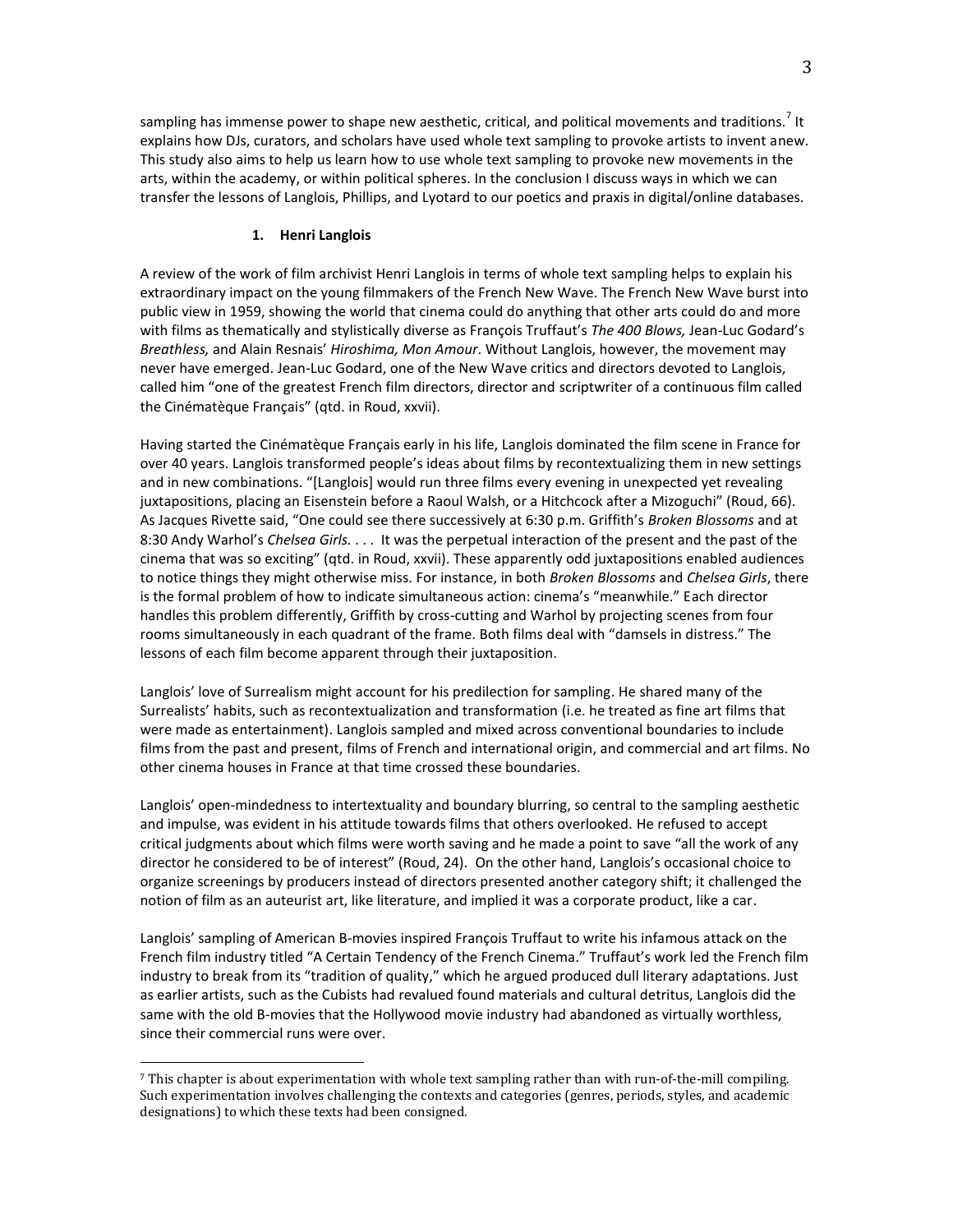Langlois provided a historical context from which artists and critics could develop their conceptual tools. As Eric Rohmer remarked, "Can you imagine a budding musician who was unable to listen to the works of Bach or Beethoven, a young writer who was not able to read the works of the past by going to a library?"(qtd. in Roud, 65). The great critic André Bazin articulated the concepts that young artists needed to draw lessons from Langlois' work. From Bazin, the artists of the French New Wave learned that there were basically two traditions in film—Lumiere's realism and Méliès's illusionism. The young filmmakers wanted to combine these traditions into a hybrid; Godard said he wanted to "do research [Lumiere's tradition] in the form of a spectacle [Méliès's tradition]" (qtd. in Milne, 1972, 181).

Informed by Langlois' whole text sampling, the New Wave directors practiced a relentlessly intertextual cinema in which they cited and mixed various formal elements in their films. For instance, Godard said of his film *A Woman is a Woman* (1960), "I meant it to be contradictory, juxtaposing things which didn't necessarily go together, a film which was gay and sad at the same time. One can't do that, of course, one must be either one or the other, but I wanted to do both at once" (qtd. in Milne, 1998, 6). Another site of Godard's hybridity derived from Langois' whole text sampling practices his mixing of essays and novels: "I think of myself as an essayist, producing essays in novel form or novels in essay form: only instead of writing, I film them" (qtd. in Milne, 1972, 171). His *2 or 3 Things I Know about Her* (1966) is both an essay about the transformation of Paris into a modern city and a novel about a married woman who becomes a prostitute in order to support her Parisian family.<sup>8</sup> What began as a radical approach to sampling became a hybrid form of filmmaking, marrying documentary and fiction, instruction and entertainment, ethnography and melodrama, writing and images, the essay and narrative, and high culture and pop culture.

### **2. Dewey Phillips**

Like Langlois, Dewey Phillips, a Memphis radio DJ whose WHBQ radio program, "Red Hot and Blue," broadcast from 1949-1958, the years prior to and including the birth of rock and roll, practiced rigorous infidelity in his sampling of the audio archives. He crossed musical boundaries, revalued degraded materials, and taught his audience of young musicians to treat recorded music as raw material for inventing new music.

Crucial to the invention of rock'n'roll was the category crossing featured on Phillips' shows. He remixed genres such as country, blues, R&B, gospel, bluegrass, and pop. Jim Dickinson, a legendary Memphis musician who began his career at Sun Records, recalls hearing Dewey Phillips' show on the radio: "He'd play Little Richard, then he'd play Sister Rosetta Tharpe. He'd play a country song, he'd play a rock song, he'd play a blues song" (qtd. in Gordon, 16). In another interview, Dickinson added, "He had a mind-set, he didn't just play music, he played it with an idea. Dewey would jump from blues, to gospel music, to country, to rock 'n roll - it all tied together in his weird mind and he could sell it to the audience as if it were all the same thing. So people in Memphis think it is!" (qtd. In Hutton). Phillips heard rock and roll before there was rock and roll. He left it to his audience of young musicians to realize the potential in his whole text sampling.

Phillips chose unusual songs to champion, songs that often turned out to be the most aurally interesting or the most evocative, even though they were not "well made" songs, at least by the standards of the popular songwriting industry. Similar to Langlois' interest in the "degraded material" of American B movies, Phillips and the artists who listened to his show chose to misread the degraded material of blues and rural country music as potential pop music. Among Phillips' favorite performers was Arthur Crudup, whose song "That's Alright, Mama" became the first record Elvis Presley released on Sun Records.

 $\overline{a}$ 

<sup>8</sup> Godard also credits Bertolt Brecht, who mixed education and entertainment in his theater.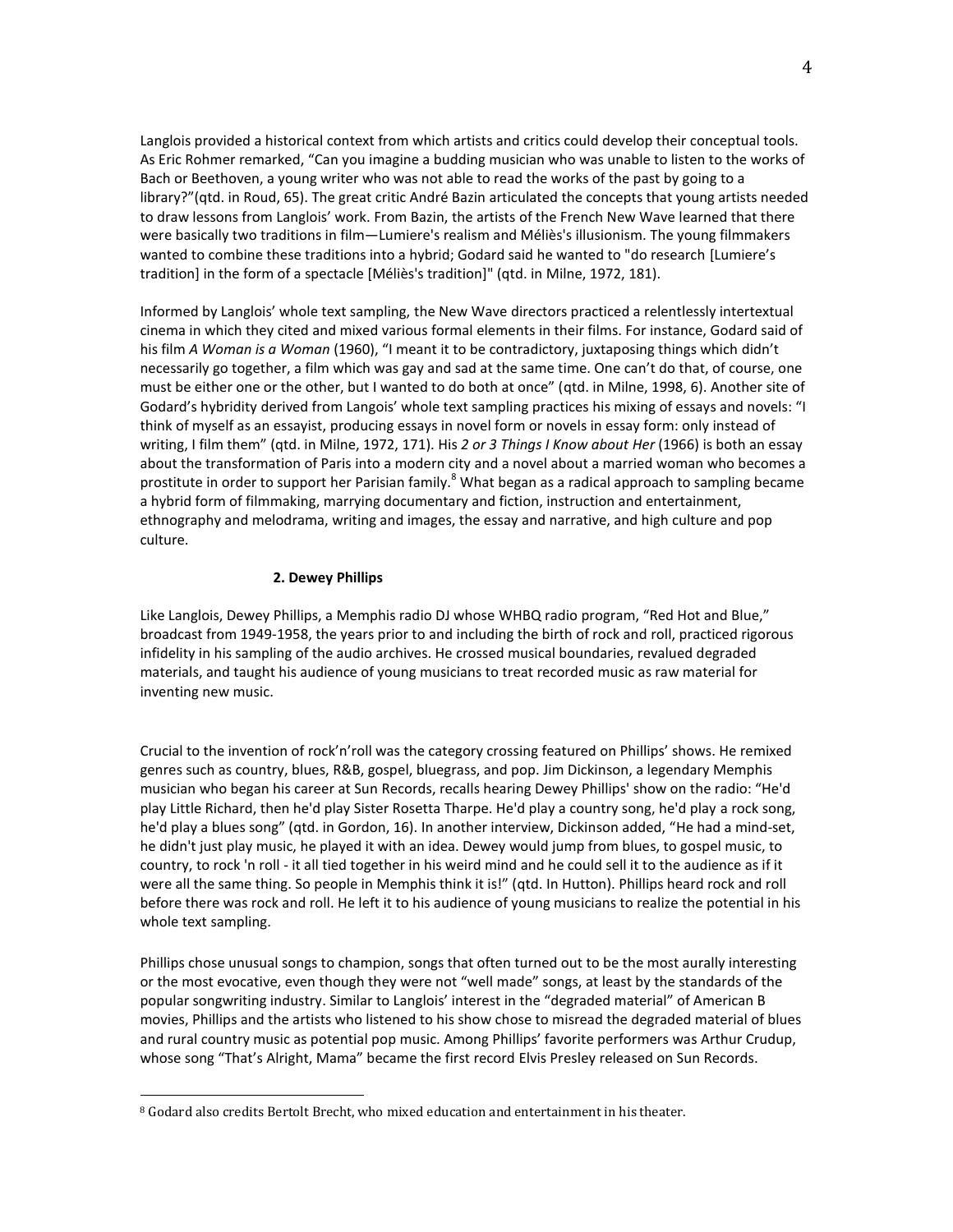Crudup's music was too raw and crude for most ears, but Phillips and Elvis valued its vitality.

Phillips also privileged recording over live performance and thus altered artists' sense of the recorded archive. Until Phillips, the popular music industry usually treated recording as a pale imitation of a live performance, a kind of souvenir. But if the record is the primary text, then the recorded archive becomes a valuable repository of texts to be sampled and recombined in new recordings. While rock and roll has seen tremendous innovations in live performance, it is also the first genre of popular music in which artists treated the recording as primary.<sup>9</sup> While early rockers did not literally sample and mix recordings the way hip hop DJs do today, they demonstrated a sampling mentality, borrowing ideas freely from other recordings and developing studio sounds that were difficult if not impossible to reproduce live. $^{10}$ 

In the U.S. South of the 1950s, segregation made ignoring racial boundaries taboo, but Phillips' show, which was heard by approximately three-quarters of the people of Memphis, both blacks and whites, brought the music of blacks and whites together too. Robert Gordon, in his book, *It Came from Memphis*, describes Phillips' impact on race: "His listeners learned not to distinguish between races or genres. He demonstrated that the boundaries of 'normal' were arbitrary and heralded a freedom that society shunned. . . Nowhere else in society was such nonconformist thought publicly condoned" (15). Phillips' sampling and remixing of the record archives threatened the South's racial caste system.

The whole text sampling practiced by Phillips enabled musicians to become aware of the political implications of their art. "Many of Elvis's ideas had been formed by listening to Dewey. Where the hell else did he hear the black records? Elvis Presley was in awe of Dewey Phillips, as he should have been" (Jim Dickinson, qtd. in Marsh, 35). Just as Langlois provoked Godard and other filmmakers to create genre hybrids in their films, Phillips provoked Elvis and other early rockers to create musical hybrids. The rock and roll revolution, with Elvis in front, did more to alter white youths' perceptions of black Americans than nearly any other factor besides the civil rights movement itself. To segregationists, rock and roll was like a virus infecting their kids with black DNA. Additionally, Elvis changed the concept of youth, infusing it with hitherto marginal ideas such as the glamorous rebel and the wish for eternal adolescence.

Though some critics, Public Enemy, for example, complain about Elvis appropriating black music, the appropriation narrative tends to ignore the mutually beneficial interchange between black and white musicians. Elvis' "Mystery Train" was based on Junior Parker's recording of the song, which derived from the Carter Family's "Worried Man," which in turn derived from earlier folk songs by both blacks and whites. Many black musicians of Elvis' time were grateful to him. Little Richard, for example, credits Elvis: "I thank the Lord for sending Elvis to open that door so I could walk down the road"(qtd. In Coleman, 23). Elvis popularized rebellion against racial boundaries, which helped lead rebellious white fans to seek out black musicians and to turn against the music and the beliefs of their parents. Phillips' rigorous infidelity and whole text sampling previewed the musical and social convulsions that rock and roll unleashed on the world.

# **3. Jean-François Lyotard**

l

Like Langlois and Phillips, Jean-François Lyotard was a showman. Although he is known primarily as a philosopher, he curated a show renowned in the history of modern art, "Les Immateriaux," which opened

<sup>9</sup> There had been earlier experiments with sampling and electronically-produced sound by avant-garde art music composers such as John Cage, who experimented with variable speed turntables as early as 1939 and who, in 1937 had declared his intention to make "music produced through the aid of electronic instruments which will make available for musical purposes any and all sounds that can be heard" (qtd. in Ross, 398). But Cage was not popular music.

<sup>10</sup> Chuck Berry's sped-up masters at Chess come to mind, as do Buddy Holly's double-tracked vocals on "Words of Love" for Clovis Records, Elvis' slap-back echo at Sun, and the flat, dry sound of Little Richard's Specialty records. The live performances by these artists, though inspirational as well, sounded quite different from their studio recordings.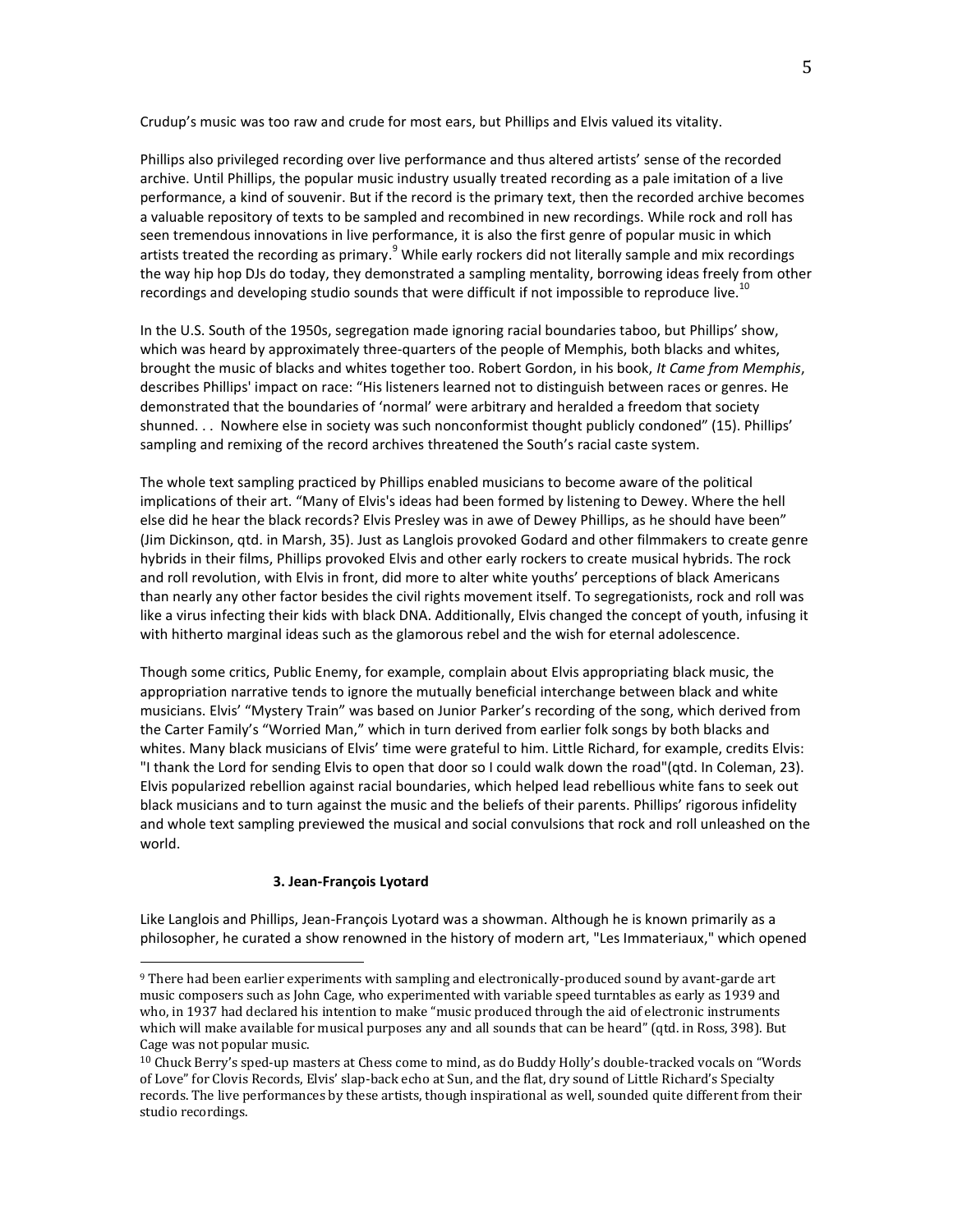March 28 and closed July 15, 1985 at the Centre Georges Pompidou in Paris. Lyotard's exhibit conveyed the idea that all human and machine activity is inscription, thus information. It shared the poststructural epistemology of a flattening of information; everything is surface. Every act can be imagined as a process of sampling and mixing that involves the selection, juxtaposition, and manipulation of the world's information as script. Lyotard is undoubtedly the most radical of the archivists/curators I discuss, since his work implies that the world outside the walls of the museum is an archive already; everything can be understood as information, inscribed history. To write such an archive, one samples and remixes the world of information, which includes the entire world itself.

Since I did not attend Lyotard's show, I do some of my own sampling and remixing by using others' descriptions of the show interspersed with my comments. Below is an account by Johannes Birringer from 1986, interspersed with my comments:

When I visited "Les Immateriaux" . . . I felt as if I had walked into a theatre. Upon entering a long, airport-like tunnel, I was given a set of headphones, and to complete the *Verfremdungseffekt*, I first heard a low electronic hum in my ears, followed by a dramatically recited fragment from Beckett's *The Unnamable*, a convoluted monologue of an "I" who can neither speak nor remain silent. But when I looked, I found myself in a dark, mirrored vestibule, entitled "Theatre of the Non-body." Apart from my headphoned reflection in the mirror, there were five dioramas displaying images of stage sets evacuated and empty but for imperceptible shifts in the lighting. As if I had met the last riddle of the old subject/object dualisms at the crossroads, this disembodied remainder of a theatre opened onto five meandering paths that provided passages—interrupted by music and spoken texts transmitted along separate radio wave-lengths—through the gigantic metallic labyrinth into which the Beaubourg exhibition in the fifth floor gallery had been arranged. It was a labyrinth of sounds and sights, indistinctly divided by silver gauze screens and lighting effects into sixty "sites" yet interpenetrated by the broadcast "zones" and their invisible infrared signals.

Lyotard grapples with the complexities of sampling and mixing texts via multimedia, complexities which Langlois and Phillips were not required to face. Multimedia offers multiple "channels" which can be open simultaneously. Lyotard's spectator/participant has to process audio input, visual input, and orientation in space. These channels need not be in sync; they can be in a variety of relationships, including interdependent or independent. Lyotard also grapples with the problem of figure/ground; are the images of stage sets works in themselves or frames in which the lighting is the "actor" or "object"? While figure/ground issues were not new to art, these questions were a radical challenge to conventional ideas about curating art. Lyotard suggests that the exhibit is the text and each "whole text" within it is a component of the larger text.

One's first impression of the exhibition, then, had to do with the uncertainty of the itinerary and the unsettling experience of audio-visual juxtapositions: the sound in one's ear (e.g. literary and theoretical texts by Borges, Artaud, Baudrillard, Barthes, Blanchot, Virilio, etc.) did not refer to the technological displays and objects in the "sites." During the walk, one could lock into a computerized index of the concepts of the exhibition. But both the index and the catalogue of the show were "illegible" as a guide; they referred to new scientific theories of circuits, cells, energy states, genetic manipulation, etc., in physics, biology, and micro-electronics. I heard several visitors complain that the catalogue offered no help at all—that was precisely the point.

Lyotard makes a critical move by refusing to privilege the aural, which featured more conceptual texts, over the visual displays and objects, which highlighted more technological and aesthetic concerns. By refusing to create a hierarchical relationship among these channels, Lyotard signals that we are living in an age in which everything is information; all texts, whether audio or visual, are relativized by the digital medium.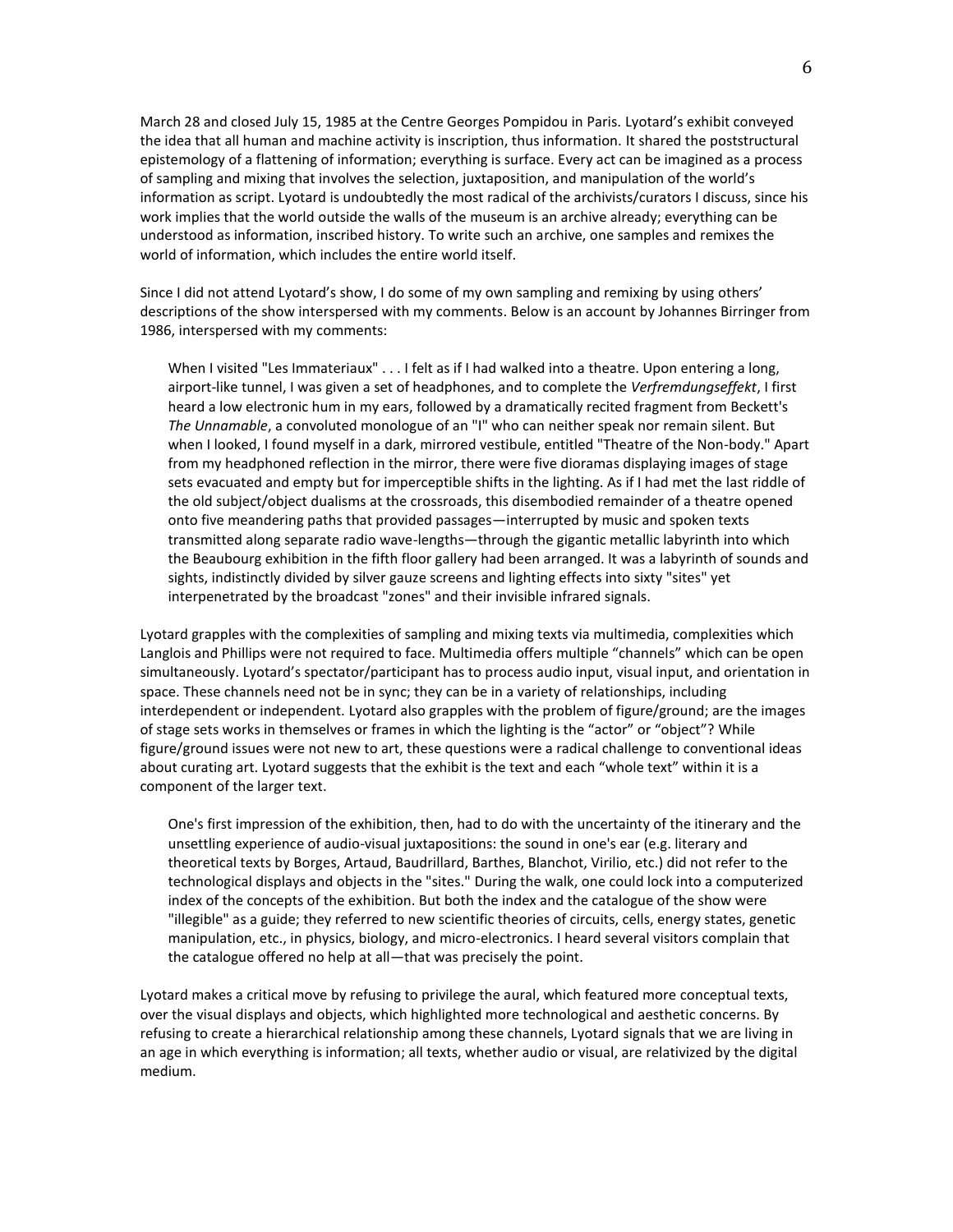. . . the five paths that started in the "disembodied theatre" also turned out to follow a certain logic that made them eventually converge in a concluding site entitled "The Labyrinth of Language." This site, with its profusion of computer consoles and text processors, repeated what was implied by the dispersed jumble of projectors, photocopiers, electro-microscopes, spectrographs, VCR's, sound synthesizers, microwave ovens, and designer robots (including a set of Japanese "sleeping cells" equipped with radio, TV, telephone, and climate control!) in the preceding sites: first, we live in a world of invisible wiring, surrounded by machines that are not only ubiquitous but that facilitate a flow of plural messages with which we as individuals can no longer keep up. Second, if everything is the immaterial function or effect of messages, then "Les Immateriaux" would seem to suggest that the labyrinth of reproduction and technoscientific reinvention is organized, after all, according to general interactions within a communicational system (Birringer, 6-8).

What made Lyotard's exhibition unique at that time was his interest in ideas rather than in objects. His exhibition dramatized knowledge: "Far from the informational ideals of 'communication', *Les Immatériaux* presented a condition of unease, a sense of disarray, itself given and facilitated by the great aesthetic figure of the labyrinth" (Rajchman). When we conceive of the world as an information space, we reimagine ourselves as critics and artists, making sense of the world in order to make the most of our options. We perform our relationship to the ultimate archive, the world, by treating our actions as inscriptions. A new wave of electronic artists such as Ai Wei Wei has been living Lyotard's lessons, publicly documenting their lives for artistic, political, and social purposes. By imagining the world as an archive, and understanding the vital role of sampling in realizing its potential, we see ourselves as writing with it and through it; we identify the forms we wish to perpetuate, we invent new forms, and we are free to imagine a better world for ourselves. We are all whole text samplers, though we may not know it yet.

## **Conclusion: Rethinking Digital Archives**

 $\overline{\phantom{a}}$ 

Do we still need archivists and curators? Online databases such as iTunes and Rhapsody give us many options for creating our own archives and organizing them using various principles: by artist, album, song, genre, date, rating, grouped in folders or set to random play. Why should one playlist have more merit than any other? In terms of cultural impact, however, the playlists of some people matter more than the playlists of other people.

At any time, a few tastemakers have great influence over the creative directions of artists. These tastemakers represent what Mihaly Csikszentmihalyi calls the "field," since they set the criteria for quality and determine what meets their standards. The music field is made up of established musicians, DJs, programmers, promoters, critics, and talent scouts. Their tastes have more impact than other peoples' since they determine what gets through their gates to wider audiences.<sup>11</sup> Of course, in the age of Youtube and Facebook, there are growing numbers of exceptions in which the field plays little part in the relationship between artist and audience.

Given the rapid changes in information technologies and audience behaviors taking place, cultural institutions need to change, but they need to do so while calibrating the balance sameness and novelty. Sameness addresses the need for continuity while novelty addresses the need for adaptation. Csikszentmihalyi, in *Creativity: Flow and the Psychology of Invention*, writes:

In order to survive, cultures must eliminate most of the new ideas their members produce. Cultures are conservative, and for good reason. No culture could assimilate all the novelty people

<sup>11</sup> Langlois and Phillips were certainly tastemakers and created new pantheons of great works and artists, though not everything they exhibited was meant to be included in their new pantheons. Langlois and Phillips included less-than-excellent films and recordings in their shows. They chose certain materials because there were lessons to be learned from them.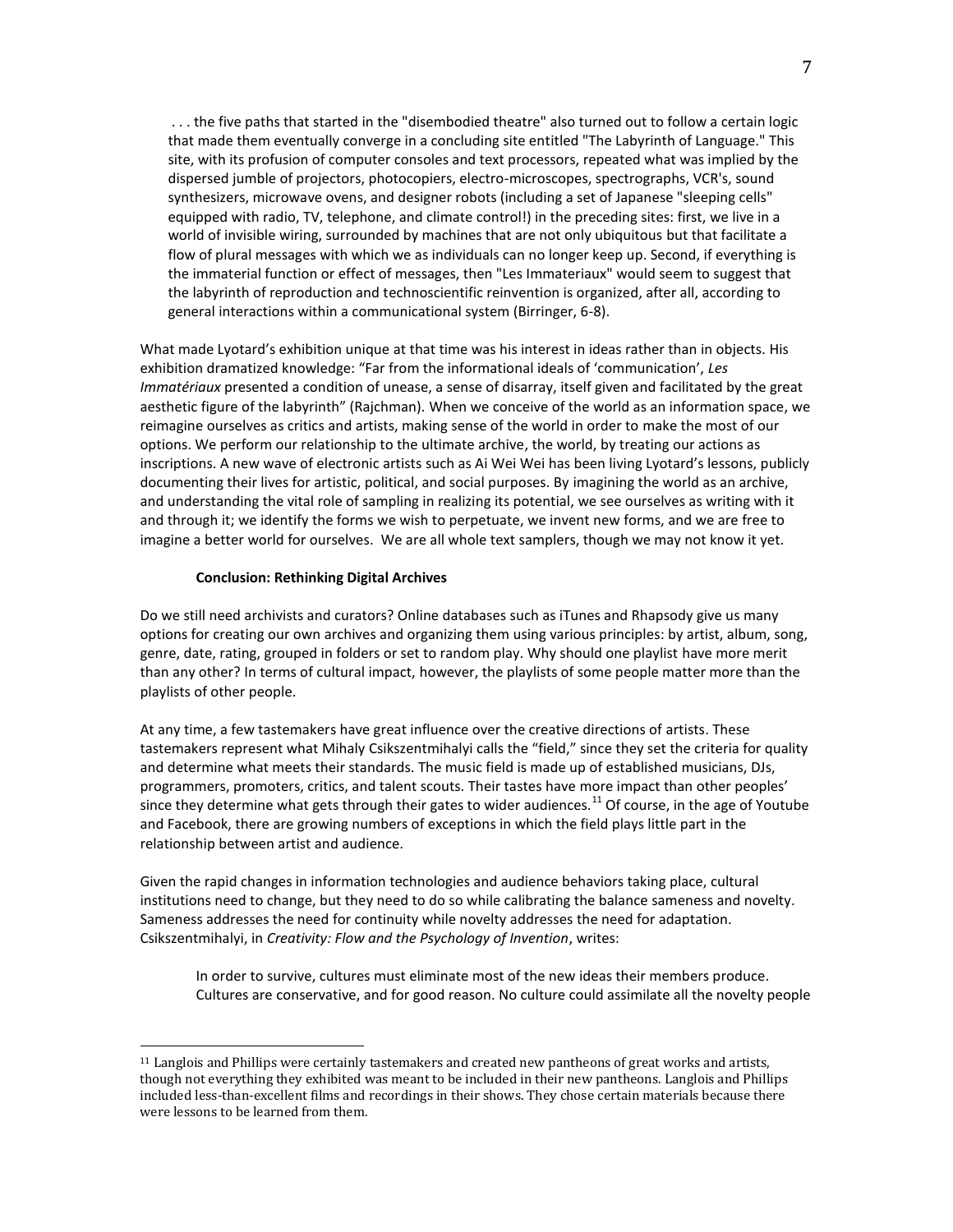produce without dissolving into chaos. . . . a culture could not survive long unless all of its members paid attention to at least a few of the same things (41-2).

Too much sameness, however, leads to stagnation. Langlois, Phillips, and Lyotard, leaders in their fields, emphasized novelty by sampling and mixing existing whole texts in novel combinations. At first they were outliers but their versions of history became accepted by other members of their fields. Because they brought outsider perspectives to their fields but changed them significantly, we might call them expert amateurs. What separated Langlois, Phillips, and Lyotard from other archivists, moreover, was a sense of showmanship and theatricality, a way of treating the materials of the archives not as venerated objects, but as materials to be reused in new ways; their practices prefigured the sampling and remixing culture that has emerged since.

Curating is a paradox; it involves both an effacement of the self as "origin" of the work–the curator generally presents other people's work–and also a way of asserting the self via structure and design. This is *my* taste, these are *my* priorities, the curator asserts. But in the later stages of curating there is a movement towards effacement of personality. For instance, while Langlois, one of the first major film curators, imposed his tastes imperiously, curators at major institutions– the BFI, AFI, and the Cinématèque Français after Langlois– establish institutional criteria, rather than strictly personal ones, to guide their work.

The pioneers of whole text sampling were necessarily anachronistic since no institution could survive indefinitely by their methods. They created no explicit metadata systems for tracking their holdings. As Roud notes of Langlois' Cinématèque, "there was no proper inventory of the collection" (136). This state of affairs may work well enough when only one person is in charge, but when an archive is institutionalized we need a reliable system.

How do we maintain the paradigm for inventiveness without ceding institutions to idiosyncratic personalities? I suggest two moves: 1. the invention of new methods for data mining, and 2. the involvement of amateurs in the formation of new paradigms. In relation to the first, I suggest we build into our digital databases a capacity for data mining similar to these sampling pioneers' methods. We must identify and translate their methods into a digital poetics.

We need to experiment with metadata far more than is the norm. For instance, in the realm of the media discussed here–film, audio recording, and electronic art–words go only so far. For films, we can tag information such as director, studio, genre, year, and stars. What if I were to screen only films that include shots of falling leaves? Can we tag all films at a granular level? These issues seem relevant to artists today. For instance, Christian Marclay's 24-hour film collage, *The Clock*, which won him the Best Artist award at the Venice Biennale, features images of timepieces taken from over 10,000 movie clips. All of the clips had to be located by human assistants and edited over a three-year period; Marclay had no way of searching the film archives using metadata. The sheer volume of texts now available makes automated search engines desirable, even necessary. The curatorial pioneers I discuss provided methods for challenging today's prevailing paradigms of metadata: the ways in which we tag art. They made cultural metadata the real show, making it available so we could disassemble and reassemble it.

My second suggestion, though hardly new, is to increase the involvement of outsiders. In his essay, "The Bordwell Regime and the Stakes of Knowledge" (1988, 164), Robert Ray commends Paul Feyerabend, who "urges us to gamble more recklessly: by ignoring disciplinary boundaries, by listening to 'outsiders' or even dilettantes, by suspecting experts and, in particular, by adapting for research the methods of the twentieth century's avant-garde arts and non-traditional sciences" (1988, 160). Langlois, Phillips, and Lyotard acted like outsiders and dilettantes. They mimicked the avant-garde and "primitive" artists they admired and turned their own curatorial work towards future-directed ends. They developed conceptual metadata that allowed others to continue their work in more formal ways. I suggest we institutionalize their examples by making our work in digital archives more interdisciplinary. We need to include artists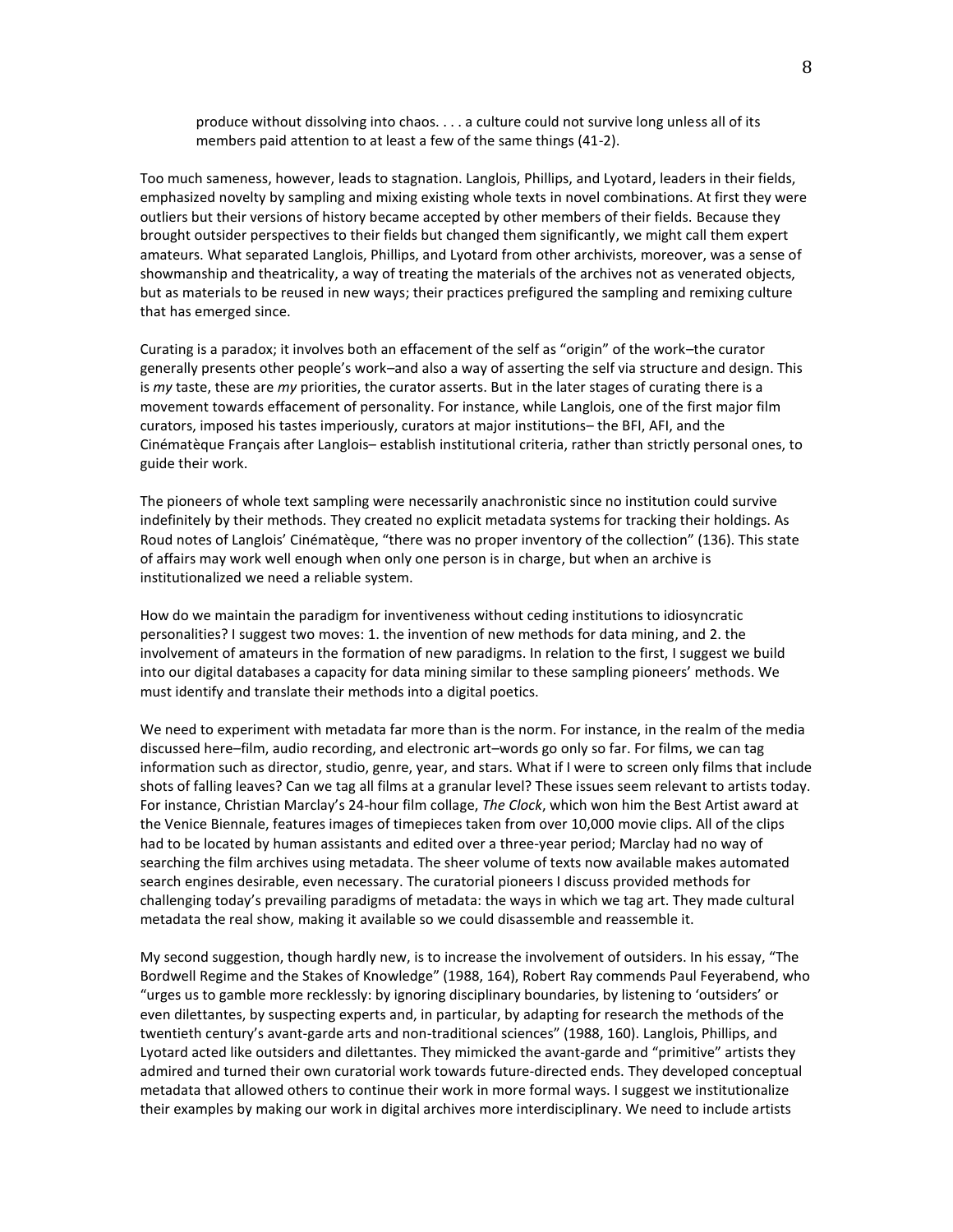and activists as well as scholars and technicians in this work.

Let us revisit the lessons these pioneers of whole text sampling offer as we consider how to design our digital archives. From them we learn how to use cultural "detritus" as raw material, to challenge conventional categories while inventing new ones, to produce new forms of metadata, to invite the participation of outsiders, and to approach the archives with a commitment to rigorous infidelity.

# **Bibliography**

Barthes, Roland. "From Work to Text." *Image-Music-Text.* Trans. Stephen Heath. New York: Hill and Wang, 1977.

Bazin, André. *What is Cinema? Volume 1.* Trans. Hugh Gray. Berkeley: University of California Press. Revised edition, 2004.

Birringer, Johannes. "Overexposure: *Les Immatériaux*." *Performing Arts Journal*, Vol. 10, No. 2 (1986), pp. 6-11

Cicero. *On Invention. The Best Kind of Orator.* Trans. H.M. Hubbell. Loeb Classical Library, 1949.

Coleman, Rick. "Little Richard." Liner notes to the CD Box set, *The Specialty Sessions.* 1989

Derrida, Jacques. *Of Grammatology*. Corrected edition. Trans. Gayatri Chakravorty Spivak. Baltimore & London: Johns Hopkins University Press, 1997.

Derrida, Jacques. "Signature, Event, Context." *Glyph*, I, 1977.

Hutton, Joss. "Home Cooking: Jim Dickinson Interview by Joss Hutton." *Perfect Sound Forever Online Music Magazine*. January, 2002[. http://www.furious.com/perfect/jimdickinson.html](http://www.furious.com/perfect/jimdickinson.html)

Feyerabend, Paul. *Against Method.* Verso, London, 1988.

Garber, Marjorie. *Vested Interests: Cross-Dressing and Cultural Anxiety.* New York: Routledge, 1997.

Gordon, Robert. *It Came From Memphis*. Boston: Faber and Faber, 1995

Guralnick, Peter. *Last Train to Memphis: Thee Rise of Elvis Presley.* Boston: Little, Brown and Company, 1994.

Jarrett, Michael. "Concerning the Progress of Rock and Roll." *Present Tense: Rock & Roll and Culture*. Ed. Anthony DeCurtis. Durham: Duke University Press, 1992.

Judovitz, Dalia. *Drawing on Art: Duchamp & Company.* Minneapolis: University of Minnesota Press, 2010.

Lakoff, George, and Mark Johnson. *Metaphors We Live By.* Chicago: University of Chicago Press, 2003.

Lyotard, Jean-François. *The Inhuman: Reflections on Time*. Minneapolis: The University of Minnesota Press, 1991.

Marcus, Greil. "Elvis Presliad." *Mystery Train: Images of America in Rock 'n' Roll.* Fourth Edition. New York: Plume/Penguin Group, 1997.